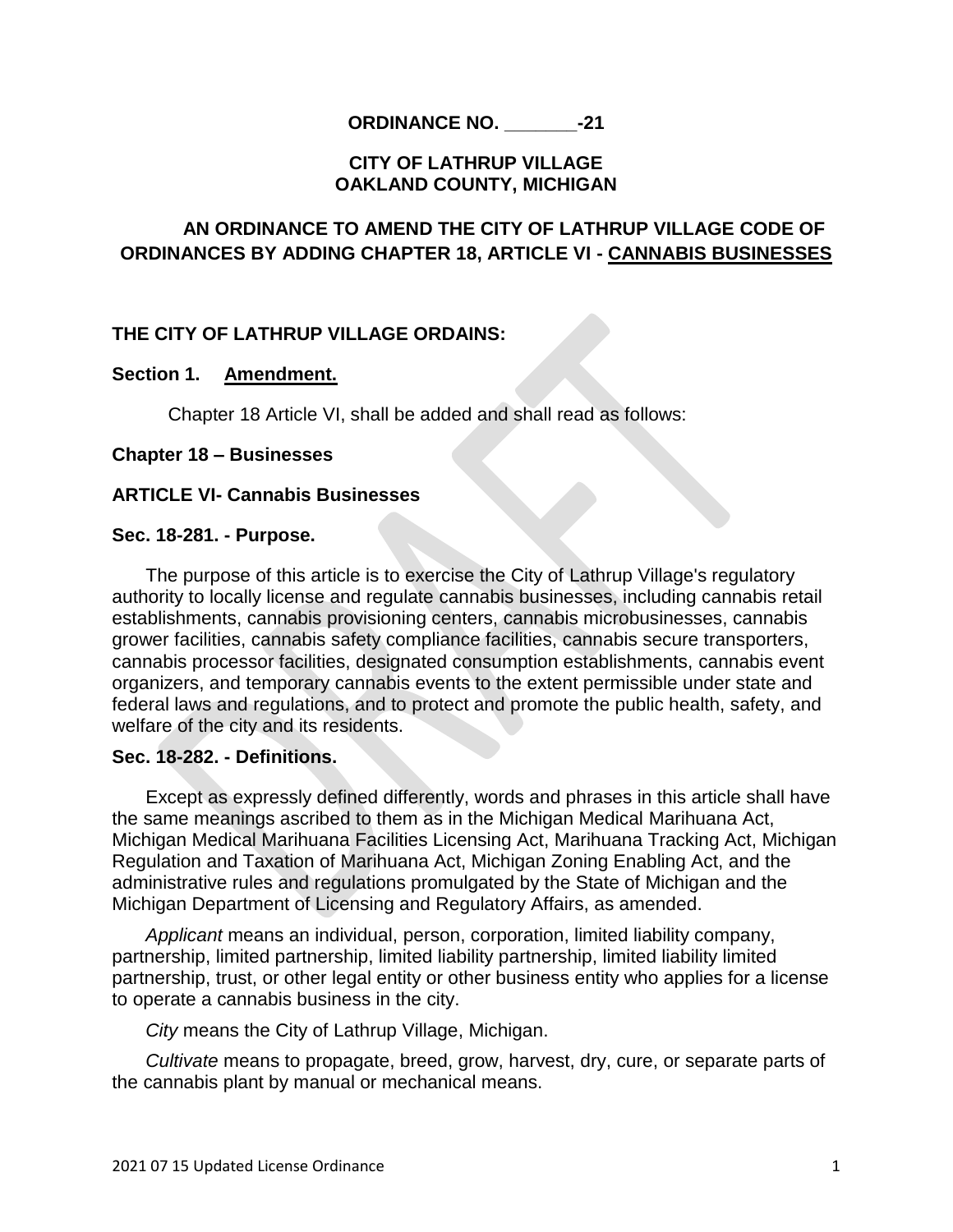*Co-locate* or *co-location* means any combination of growers, processors, and/or cannabis retail establishments that may operate as separate cannabis businesses at the same physical location.

*Industrial hemp* means a plant of the genus cannabis and any part of that plant, whether growing or not, with a delta-9 tetrahydrocannabinol concentration that does not exceed 0.3% on a dry-weight basis, or per volume or weight of cannabis-infused product, or the combined percent of delta-9-tetrahydrocannabinol and tetrahydrocannabinolic acid in any part of the plant of the genus cannabis regardless of moisture content.

*LARA* means the Michigan Department of Licensing and Regulatory Affairs.

*Cannabis* means all parts of the plant of the genus cannabis, growing or not; the seeds of the plant; the resin extracted from any part of the plant; and every compound, manufacture, salt, derivative, mixture, or preparation of the plant or its seeds or resin, including cannabis concentrate and cannabis-infused products. Cannabis does not include: (i) the mature stalks of the plant, fiber produced from the stalks, oil or cake made from the seeds of the plant, any other compound, manufacture, salt, derivative, mixture, or preparation of the mature stalks, except the resin extracted from those stalks, fiber, oil, or cake, or any sterilized seed of the plant that is incapable of germination; (ii) industrial hemp; or (iii) any other ingredient combined with cannabis to prepare topical or oral administrations, food, drink, or other products.

*Cannabis accessories* means any equipment, product, material, or combination of equipment, products, or materials, which is specifically designed for use in planting, propagating, cultivating, growing, harvesting, manufacturing, compounding, converting, producing, processing, preparing, testing, analyzing, packaging, repackaging, storing, containing, ingesting, inhaling, or otherwise introducing cannabis into the human body.

*Cannabis concentrate* means the resin extracted from any part of the plant of the genus cannabis.

*Cannabis business* means a cannabis grower, cannabis safety compliance facility, cannabis processor, cannabis microbusiness, cannabis retailer, cannabis provisioning center, cannabis secure transporter, or any other type of cannabis establishment or facility licensed by LARA.

*Cannabis grower* means a person licensed to cultivate cannabis and sell or otherwise transfer cannabis to cannabis establishments.

*Cannabis-infused product* means a topical formulation, tincture, beverage, edible substance, or similar product containing any usable cannabis that is intended for human consumption in a manner other than smoke inhalation. Cannabis-infused product shall not be considered a food for purpose of the Food Law, MCL 289.1101 to 289.8111.

*Marihuana Tracking Act* or *MTA* means Public Act 282 of 2016, MCL 333.27901, et seq., as amended and all future amendments.

*Cannabis microbusiness* means a person licensed to cultivate not more than 150 cannabis plants, process and package cannabis, and sell or otherwise transfer cannabis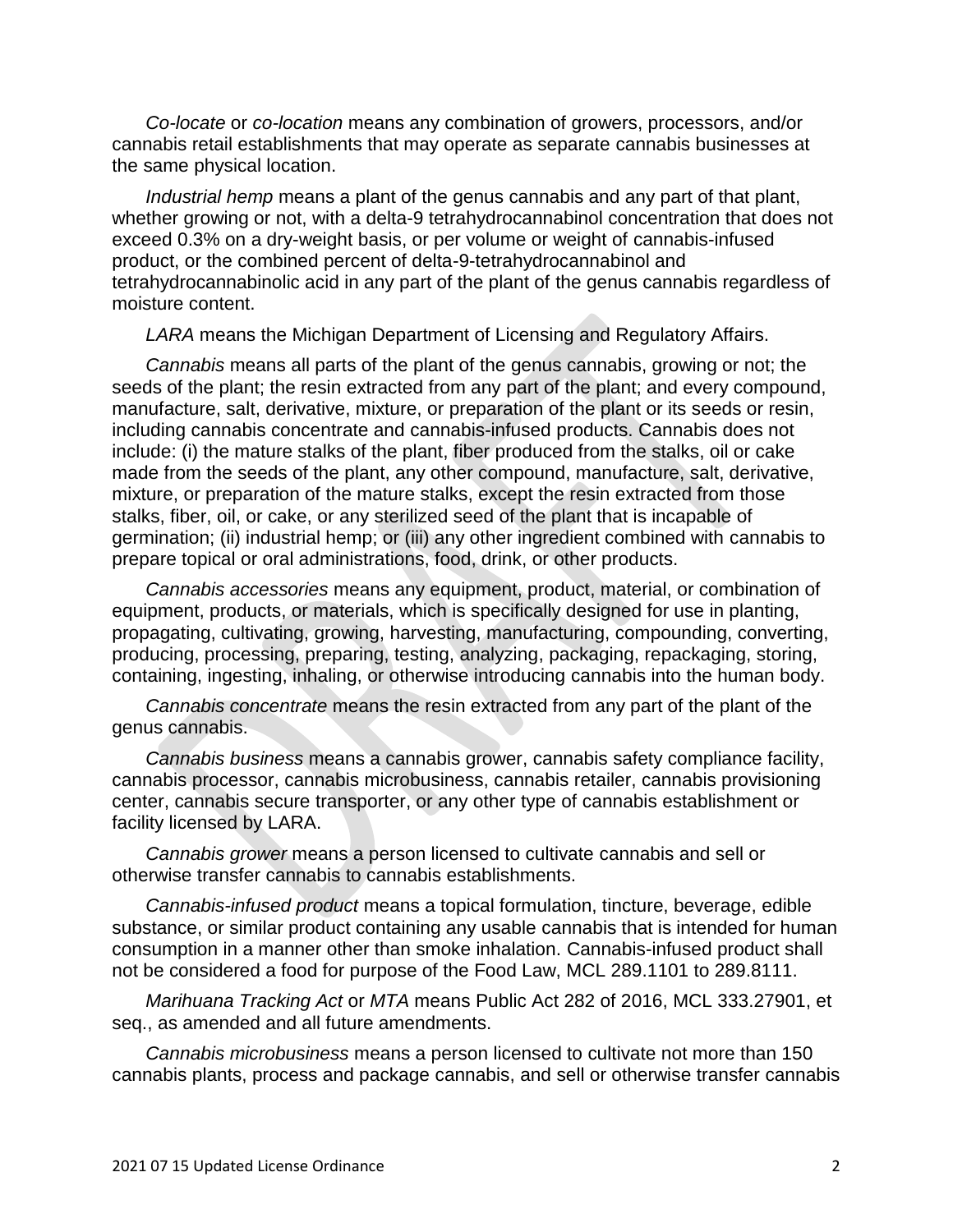to individuals who are 21 years of age or older or to a cannabis safety compliance facility, but not to other cannabis establishments.

*Cannabis processor* means a person licensed to obtain cannabis from cannabis establishments; process and package cannabis; and sell or otherwise transfer cannabis to cannabis establishments.

*Cannabis provisioning center* means a licensee that is a commercial entity located in the city that purchases cannabis from a grower or processor and sells, supplies, or provides cannabis to registered qualifying patients, directly or through the patients' registered primary caregivers.

*Cannabis retailer* means a person licensed to obtain cannabis from cannabis establishments and to sell or otherwise transfer cannabis to cannabis establishments and to individuals who are 21 years of age or older.

*Cannabis safety compliance facility* means a person licensed to test cannabis, including certification for potency and the presence of contaminants.

*Cannabis secure transporter* means a person licensed to obtain cannabis from cannabis establishments in order to transport cannabis to cannabis establishments.

*Michigan Medical Marihuana Act,* or *MMMA* means the initiated law of 2008, MCL 333.26421, et seq., as amended and all future amendments.

*Michigan Medical Marihuana Facilities Licensing Act,* or *MMFLA* means Public Act 281 of 2016, MCL 333.26421, et seq., as amended and all future amendments.

*Michigan Regulation and Taxation of Marihuana Act* or *MRTMA* means, the initiated law of 2018, MCL 333.27951, et. seq., as amended and all future amendments.

*Person* means an individual, partnership, corporation, limited liability company, trust, or other legal entity.

*Primary caregiver* or *registered primary caregiver* means a person who is at least 21 years old and who has agreed to assist with a registered qualifying patient's medical use of cannabis and who has not been convicted of any felony within the past ten years and has never been convicted of a felony involving illegal drugs or a felony that is an assaultive crime as defined in Section 9a of Chapter X of the Code of Criminal Procedure, 1927 PA 175, MCL 770.9a.

*Process* or *processing* means to separate or otherwise prepare parts of the cannabis plant and to compound, blend, extract, infuse, or otherwise make or prepare cannabis concentrate or cannabis-infused products.

*Qualifying patient* or *registered qualifying patient* means a person who has been diagnosed by a physician as having a debilitating medical condition and who has a valid registry identification card issued by LARA or an equivalent approval lawfully issued under the laws of another state or other entity of the United States which identifies the person as a registered qualifying patient.

*School* means and includes buildings and grounds used for school purposes to provide instruction to children and youth in grades pre-kindergarten through 12 by a public, private, charter, denominational, or parochial school.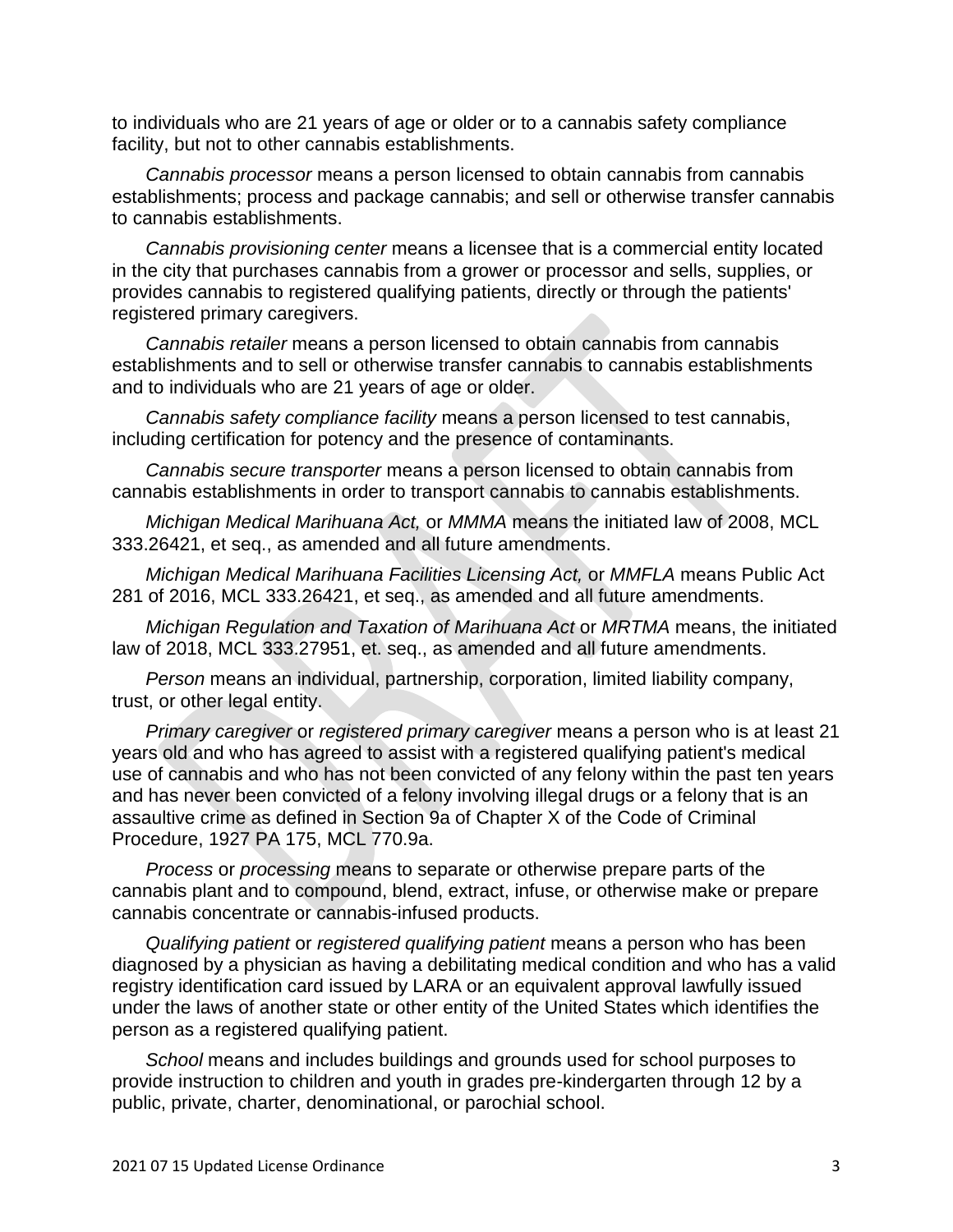*Stakeholder* means, with respect to a trust, the trustee and beneficiaries; with respect to a limited liability company, all members and managers; with respect to a corporation, whether profit or non-profit, all stockholders, directors, corporate officers or persons with equivalent titles; and with respect to a partnership or limited liability partnership, all partners and investors.

*State* means the State of Michigan.

*State license* means a license issued by LARA that allows a person to operate a cannabis business.

# **Sec. 18-283. - Operation without city license prohibited.**

A cannabis business in the city must be licensed by the state, licensed by the city pursuant to this article and obtain zoning approval pursuant to Section 4.17 of the City of Lathrup Village Zoning Ordinance. No person shall operate a cannabis business in the city without first obtaining a license to do so from the city. A cannabis business operating without a city license under this article or without a state license is declared to be a public nuisance.

# **Sec. 18-284. - No pre-existing non-conforming facilities**

No person or entity that was open or operating any facility purporting to produce, manufacture, test, transfer or transport medical marihuana or marihuana prior to the adoption of this ordinance, shall be a lawful use or lawful nonconforming use.

## **Sec. 18-285. - License application.**

- (a) Applications for a city license shall be submitted to the City Clerk on an application form to be provided by the city accompanied by a fee in the amount of \$5,000.00 per each license sought. The applicant shall submit one printed and one electronic copy of the completed application and supporting information to the City Clerk. For a colocated facility, an applicant may apply for multiple licenses using one application that explicitly details the operation of the co-located facility. Each license sought will require an additional application fee of \$5,000.00 per license.
- (b) A complete application shall be made under oath and shall contain all of the following:
	- 1) The applicant shall identify an individual to act as primary responsible person for the applicant and point of contact for the application who shall be either a resident of the city, a resident of Oakland County or reside within 100 miles of the city;
	- 2) The applicants' and any stakeholders' names, dates of birth, mailing address, email address, and phone numbers, including emergency contact information, and a copy of a government-issued photo identification card of the applicant and stakeholders;
	- 3) For a privately held corporation, all corporate officers or persons with equivalent titles and their spouses, all directors and their spouses, and all stockholders, not including those holding a direct or indirect ownership interest of ten percent or less, and their spouses;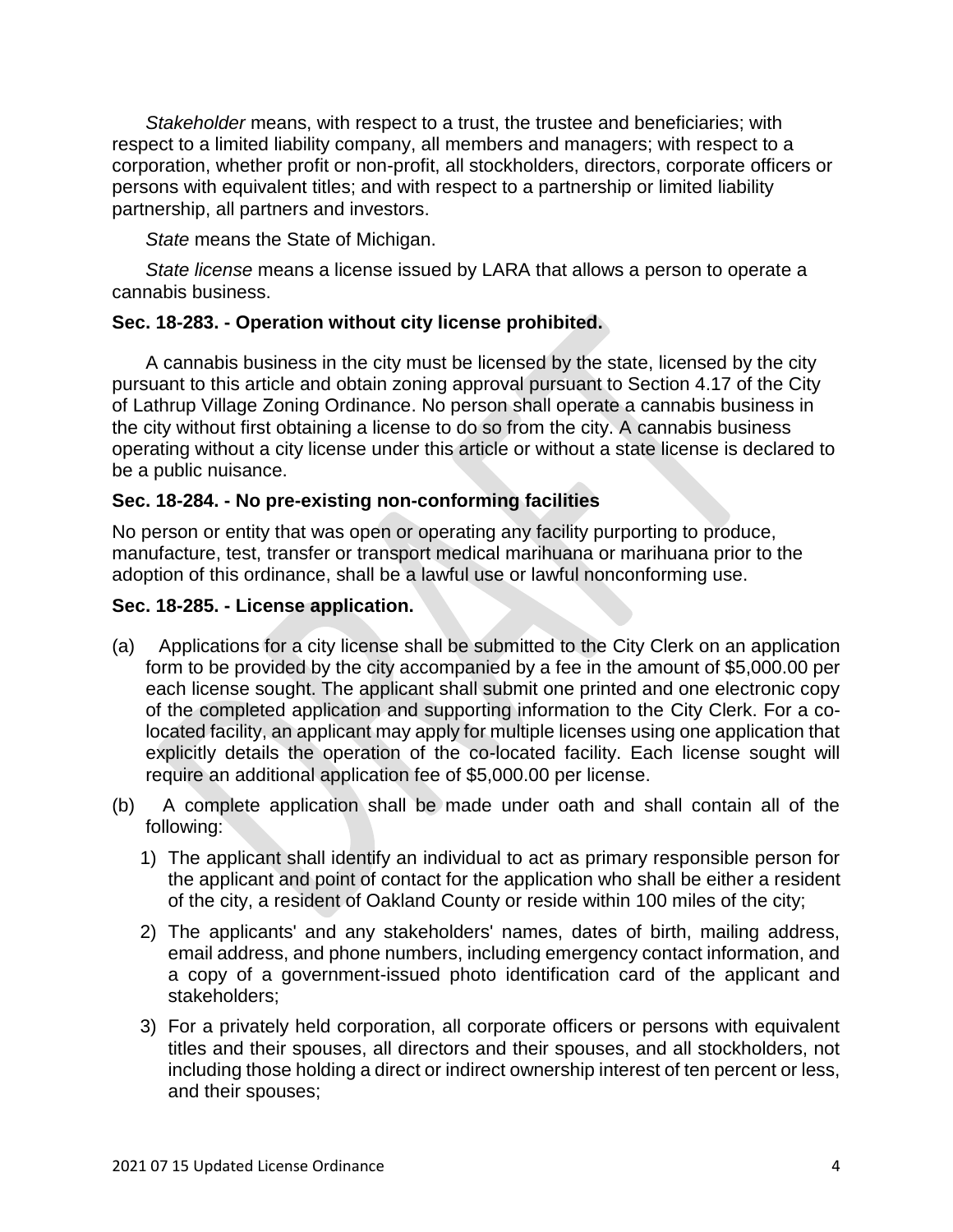- 4) For a partnership or limited liability partnership, all partners and their spouses;
- 5) For a limited partnership and a limited liability limited partnership, all general and limited partners, not including a limited partner holding a direct or indirect ownership interest of ten percent or less and who does not exercise control over or participate in the management of the partnership, and their spouses;
- 6) For a limited liability company, all members and managers, not including a member holding direct or indirect ownership interest of ten percent or less and who does not exercise control over or participate in the management of the company, and their spouses;
- 7) If the applicant is not an individual, the articles of incorporation or organization, Internal Revenue Service SS-4 EIN confirmation letter, and the operating agreement or bylaws of the applicant, if a limited liability company or corporation;
- 8) The name and address of the proposed cannabis business and any additional contact information deemed necessary by the manager of community and economic development;
- 9) For the applicant and every stakeholder affirmation that each is at least 21 years of age;
- 10)Written consent authorizing the city's police department to perform a criminal background check to ascertain whether the applicant and stakeholders have any convictions involving dishonesty, theft, fraud, or controlled substances;
- 11)The name, date of birth, address, copy of photo identification, and email address for any operator or employee if other than the applicant;
- 12) An affirmation whether the applicant or operator has ever had a business license revoked or suspended, and if revoked or suspended, then the reason for such revocation or suspension;
- 13)For the applicant or for each stakeholder a resume that includes any prior experience with a cannabis business;
- 14)With respect to cannabis retail establishments, a description of any drug and alcohol awareness programs that will be provided or arranged for by the applicant and made available for the public;
- 15)A written description of the training and education that the applicant will provide to employees of the cannabis business;
- 16)A copy of the proposed business plan for the cannabis business, including, but not limited to:
	- a. The ownership structure of the business, including percentage ownership of each person or entity; and
	- b. Planned worker training programs; and
	- c. Financial structure and financing of the proposed cannabis business; and
	- d. Short and long-term goals and objectives; and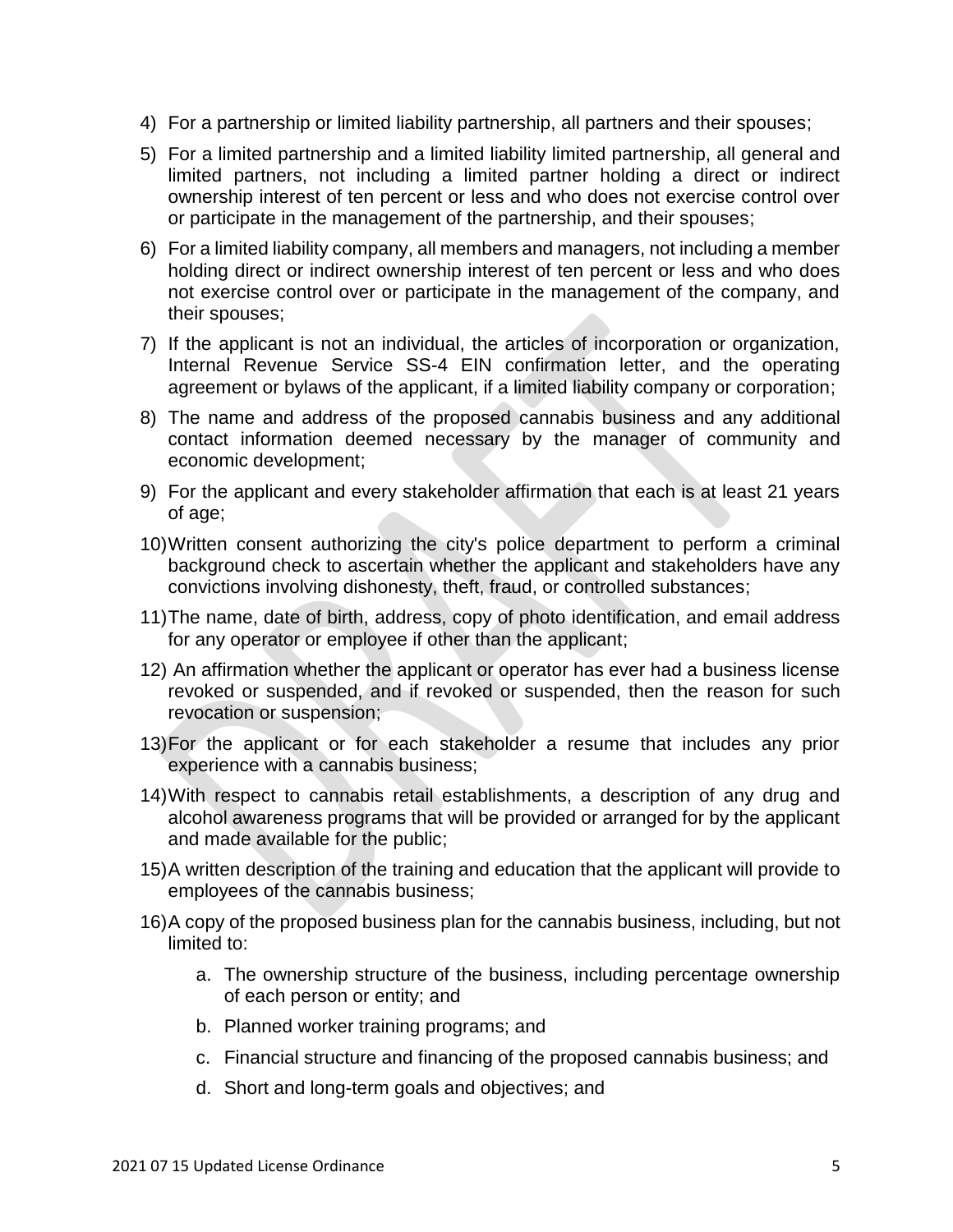- e. If co-location of cannabis businesses is proposed, provide an explanation of the integration of such businesses, including a drawing showing the relationship between the businesses being co-located, including floor area and the separation provided between such facilities, including identification of any points of entry, ingress or egress, and controls at each location; and
- f. Any community outreach/education plans and strategies; and
- g. Any charitable plans and strategies.
- h. Plan outlining what supply chains will be used to provide product for the cannabis business, accompanied by any tentative supply agreements with state certified suppliers.
- 17)One of the following: (a) proof of ownership of the premises wherein the cannabis business will be operated; or (b) written consent from the property owner to use the premises for a cannabis business requiring licensure under this article, together with a copy of any lease for the premises;
- 18)Security Plan. A security plan shall address security measures related to the transportation and disposal of product and employee and customer safety. Video surveillance is required, and the camera system shall be equipped with software allowing local authorities to login securely to cameras remotely. The Lathrup Village Police Department shall review the security plan prior to acceptance of the application and shall approve the plan prior to the Planning Commission public hearing. At a minimum, the security plan shall address the following:
	- a. All cannabis waste shall be disposed of in a manner consistent with federal, state, and local laws so that the cannabis waste is destroyed properly and rendered unusable. All waste containers must be maintained within the secure facility and must be equipped with locks and tamper resistant seals until they are removed by an authorized waste disposal company.
	- b. To the extent applicable, the security plan should include additional strategies for onsite protection from power outages, fire, chemical spills, and address other applicable issues such as storage, access control, credentialing, security officers, cameras, alarms, and internal theft
	- c. The plan shall address surveillance methods, access control strategies, territorial reinforcement, maintenance, and target hardening; including the experience of customers, employees, and neighbors (residents, offices, businesses, etc.).
	- d. An explanation of how the video surveillance system will be operated, including who is responsible for monitoring the video footage and storing any video recordings.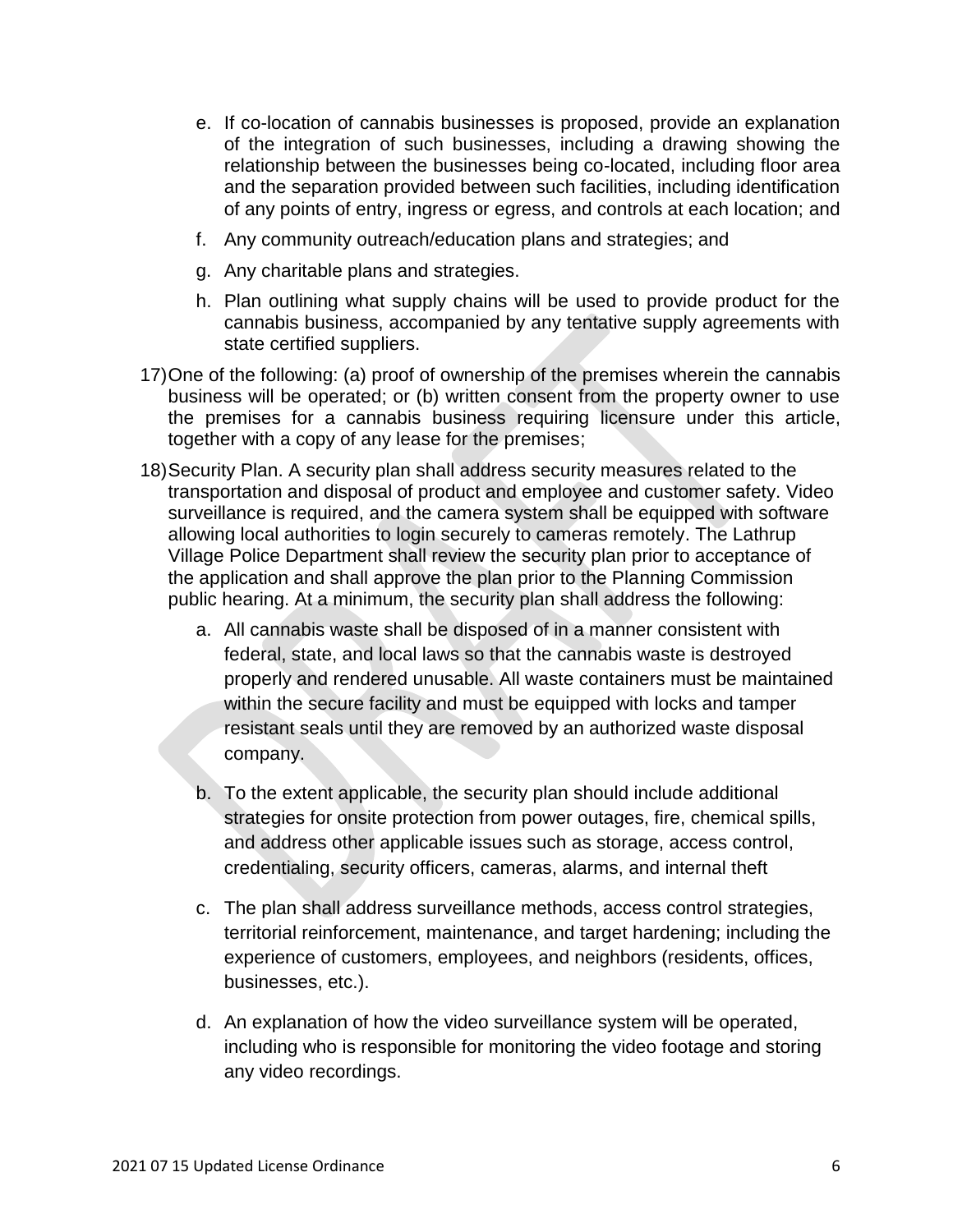- e. A diagram showing where all cameras are located and assigning a number to each camera for identification purposes. The diagram shall be to scale and shall be correlated with a camera index for all assigned cameras. Each camera shall be placed in a location that allows the camera to clearly record activity occurring within 20 feet of all points of entry and exit on the licensed premises and allows for the clear and certain identification of any person and activities in all areas required to be recorded. Cameras must be placed in all rooms with exterior windows, exterior walls, and roof hatches. Entrances and exits to the premises or site shall be recorded from both indoor and outdoor vantage points. Recording distance/range of each camera should be identified on the site plan.
- f. Areas where cannabis products are weighed, packed, stored, loaded, and unloaded for transportation, prepared, or moved within the licensed premises shall be recorded, as well as limited-access areas, security room(s) and area storing the surveillance system storage device.
- g. Licensed retailers shall record point-of-sale areas and areas where cannabis products are displayed for sale on the video surveillance system. At each point-of-sale location, camera placement must allow for the recording of the facial features of any person purchasing or selling cannabis products, or any person in the retail area, with enough clarity to determine identity.
- 19)A scaled floor plan of the cannabis business, as well as a scale diagram illustrating the property upon which the cannabis business will be operated, including all available parking spaces, and specifying which parking spaces, if any, are handicapped-accessible;
- 20)Any proposed elevation drawings, and photographs or other depiction of materials to be visible on the exterior of the proposed cannabis business;
- 21)A scaled location area map containing all schools, child care centers, publicly owned parks or playgrounds, temporary emergency shelters, Substance Use Disorder Programs and Residential Districts within one-thousand (1,000) feet of the proposed location;
- 22)A sanitation plan designed to protect against any cannabis being ingested on the premises by any person or animal, indicating how the waste and byproduct will be stored and disposed of, and how any cannabis will be rendered unusable upon disposal;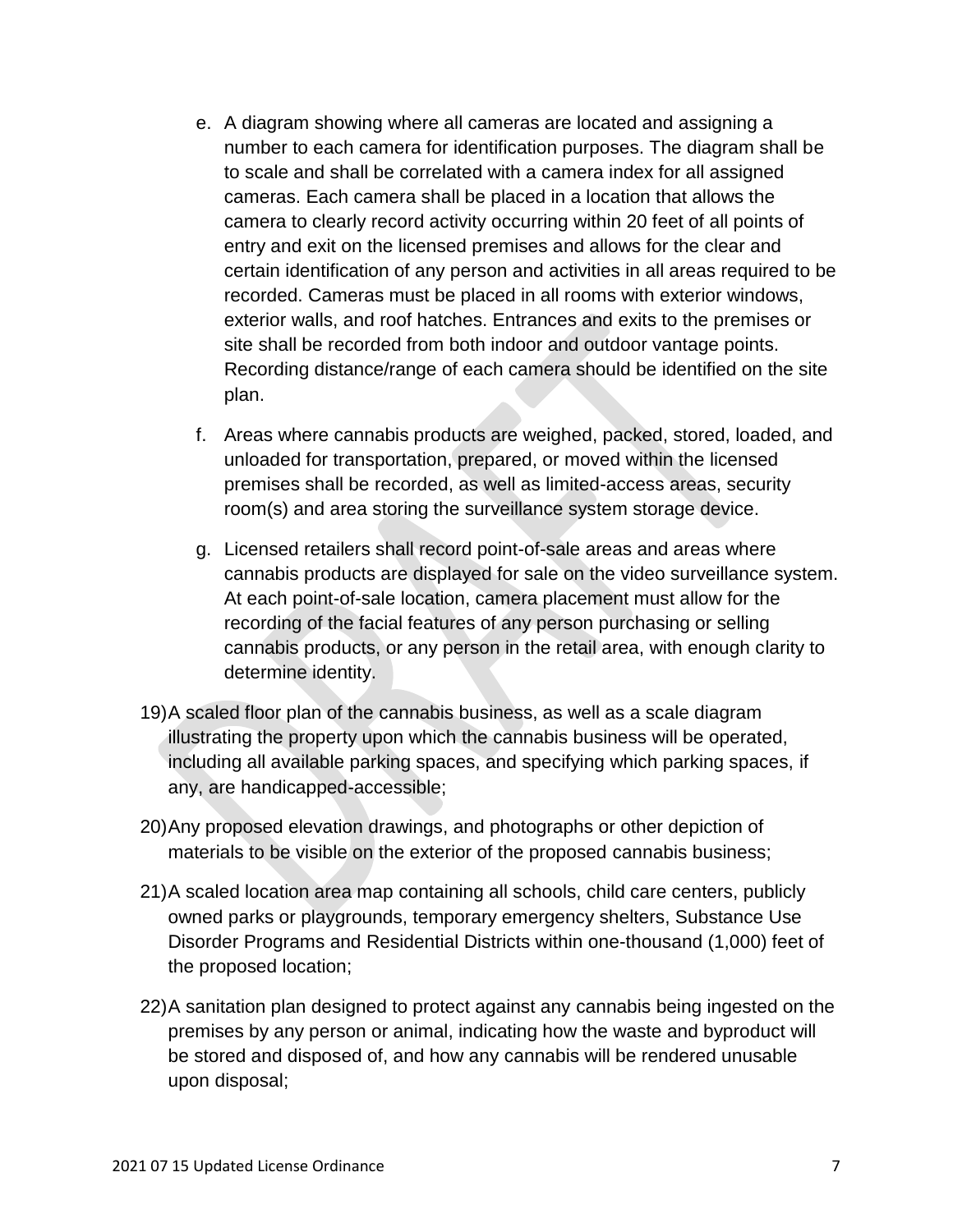- 23)A proposed recordkeeping plan that will track payment method, amount of payment, time of sale, product quantity, and other product descriptors;
- 24)An affirmation that neither the applicant nor any stakeholder is in default to the city and that the applicant or stakeholder has not failed to pay any past-due property taxes, special assessments, fines, fee or other financial obligation to the city;
- 25)A copy of the applicant's notice of prequalification status issued by the Michigan Cannabis Regulatory Agency of LARA to operate a medical cannabis facility or adult-use cannabis establishment. This shall include a full and complete copy of the prequalification application materials, together with any and all supporting documents and attachments, that were submitted to the State of Michigan, Department of Licensing and Regulatory Affairs, Bureau of Marihuana Regulation, Medical Marihuana Facilities, in the application for an entity/individual prequalification application packet under the MMFLA and the administrative rules. If the applicant does not have a prequalification from the state, the application will not be processed by the city;
- 26)An estimate of the number and type of jobs that the cannabis business is expected to create, the compensation expected to be paid for such jobs, and the projected annual budget and revenue of the cannabis business;
- 27)A signed acknowledgment that the applicant is aware and understands that all matters related to cannabis, growing, cultivation, possession, dispensing, testing, safety compliance, transporting, distribution, and use are currently subject to state and federal laws, rules, and regulations, and that the approval or granting of a license hereunder will not exonerate or excuse the applicant from abiding by the provisions and requirements and penalties associated therewith;
- 28)Proof of insurance covering the business and naming the City of Lathrup Village, the City of Lathrup Village Downtown Development Authority ( DDA), its elected and appointed officials, employees, and agents, as additional insured parties, primary and non-contributory available for the payment of any damages arising out of an act or omission of the applicant or its stakeholders, agents, employees, or subcontractors, in the amount of:
	- a. At least \$2,000,000.00 for property damage;
	- b. At least \$2,000,000.00 for injury to one person; and
	- c. At least \$2,000,000.00 for injury to two or more person resulting from the same occurrence. The insurance policy underwriter must have a minimum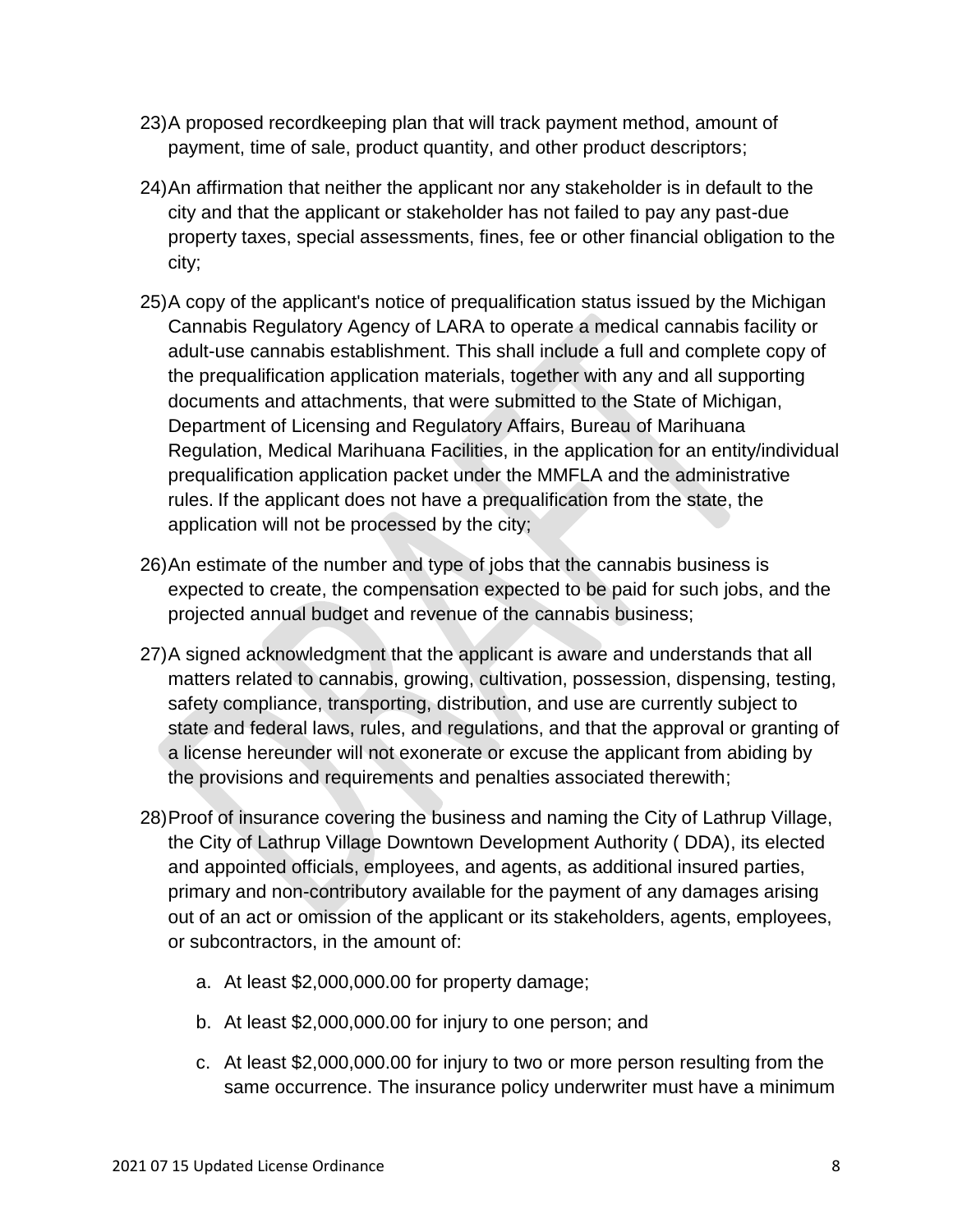A.M. Best Company insurance ranking of B+, consistent with state law. The policy shall provide that the city shall be notified by the insurance carrier 30 days in advance of any cancellation or reduction in coverages.

- 29)Any other information requested by the city considered to be relevant to the processing or consideration of the application.
- (c) Upon receipt of a completed application and application fee, the City Clerk shall refer a copy of the application to appropriate city departments for their review.
- (d) An application shall not be eligible to be considered for approval, until:
	- (1) The police department and economic and community development departments have inspected the proposed location for compliance with all laws for which they are charged with enforcement and for compliance with the requirements of this article.
	- (2) The economic and community development department verifies the proposed location of the cannabis business complies with the zoning code.
	- (3) The economic and community development department confirms the proposed cannabis business meets applicable codes and this article.
	- (4) The city treasurer confirms the applicant and each stakeholder and the proposed location of the business are not in default to the city.
	- (5) The police department determines the applicant meets the requirements of this article with respect to the background check and security plan.

# **Sec. 18-286. – Initial application period**

- (a) The city will accept applications for a license(s) for a cannabis business over a 30 day period, as established by the city after the effective date of this article. At the end of the 30 day period, all properly submitted and complete applications shall be subject to examination and review by the city.
- (b) After the initial application period closes, the city shall verify that any applications received in this initial application period are full and complete applications. The city shall consider an application full and complete if it includes all information requested by this article and the city application forms.
- (c) The city may, in its discretion, elect to issue or not issue licenses for any of the cannabis business types or issue licenses in any combination thereof, but in no instance shall issue more licenses than are permitted pursuant to the terms of this article and state law.
- (d) If, after the initial 30-day application period, the city does not receive more applications than the permitted number of licenses for a particular type of facility, then the city shall accept license applications for only those facilities, on an ongoing basis, until such time as the number of allowed licenses have been approved for those specific facilities.

# **Sec. 18 -287. - Preliminary denial of application.**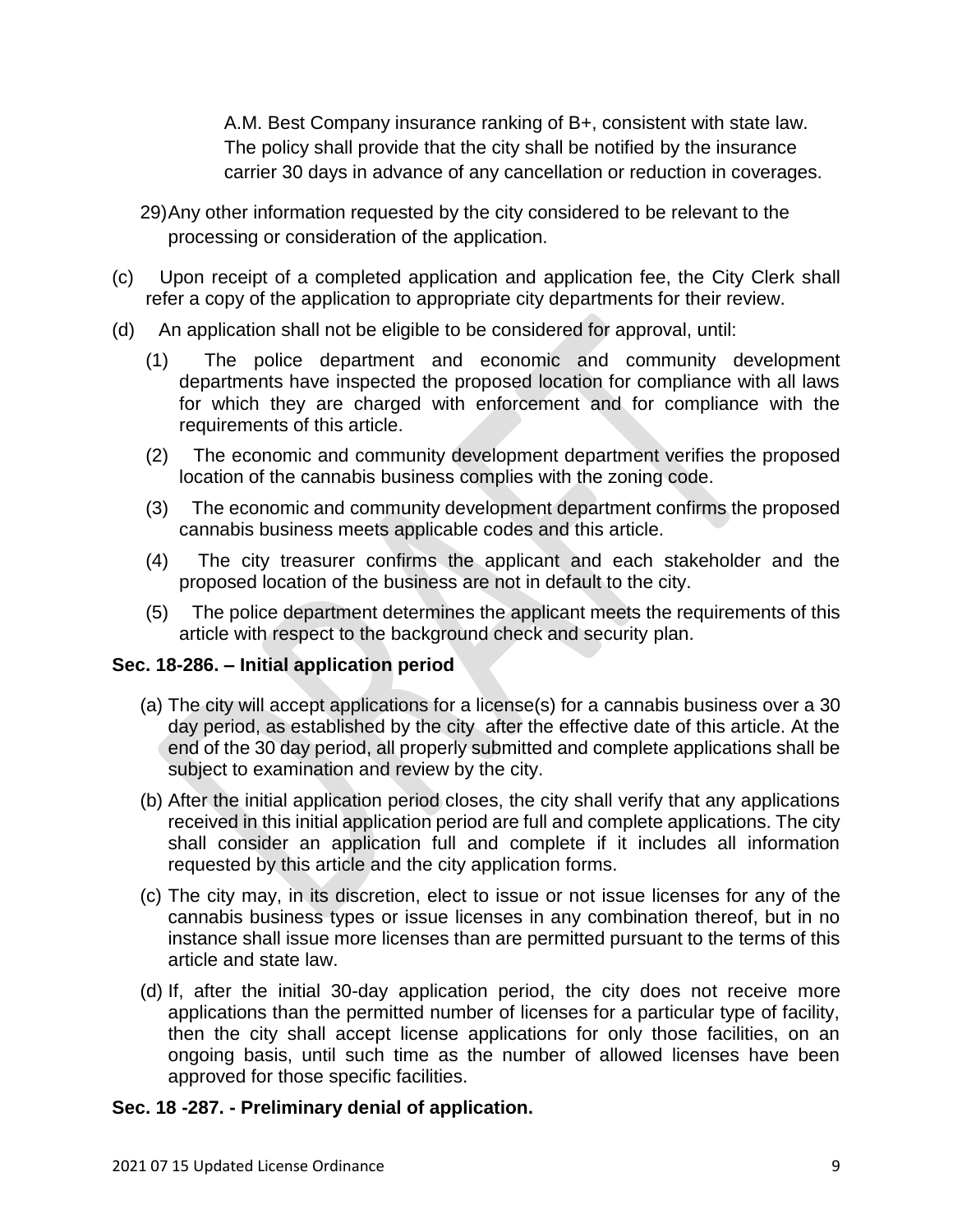- (a) The city shall reject any application that does not meet the requirements of the MMFLA, the MMMA, the administrative rules or this article. The city shall reject any application that does not contain an approved entity/individual prequalification issued by the state. The city shall reject any application that contains any false, misleading or incomplete information. The city shall reject any application that does not conform or comply with any of the following: International Fire Code; International Property Maintenance Code; Michigan Plumbing Code; Michigan Mechanical Code; National Electrical Code; Michigan Rehabilitation Code and the Michigan Building Code.
- (b) An applicant whose application is rejected or denied by the city shall not be entitled to review by the city or any board or commission thereof and the applicant shall waive any right to bring an action against the city for such a rejection or denial.

## **Sec. 18-288. - License application evaluation.**

- (a) To evaluate applications, the city shall use a point-based system which shall be approved, and may be modified from time-to-time, by city council resolution, which shall take into account the application requirements set forth in Sec. 18- 285, including but not limited to the following application evaluation criteria:
	- a. The content and sufficiency of the information contained in the application.
	- b. Whether the proposed plan has received approval from the police department and all other appropriate departments.
	- c. Whether the proposed facility will revitalize or redevelop property that has been vacant or unused for an extended period of time.
	- d. Planned outreach on behalf of the proposed business, and whether the applicant or its stakeholders have made, or plan to make, significant physical improvements to the building housing the cannabis business, including plans to control traffic, noise, and odor effects on the surrounding area.
	- e. Whether the applicant or any of its stakeholders have a record of acts detrimental to the public health, security, safety, morals, good order, or general welfare prior to the date of the application; and whether the applicant or any of its stakeholders have ever been convicted of operating an illegal business enterprise of any kind.
	- f. Whether the applicant has reasonably and tangibly demonstrated it possesses adequate resources and experience to implement the submitted business plan.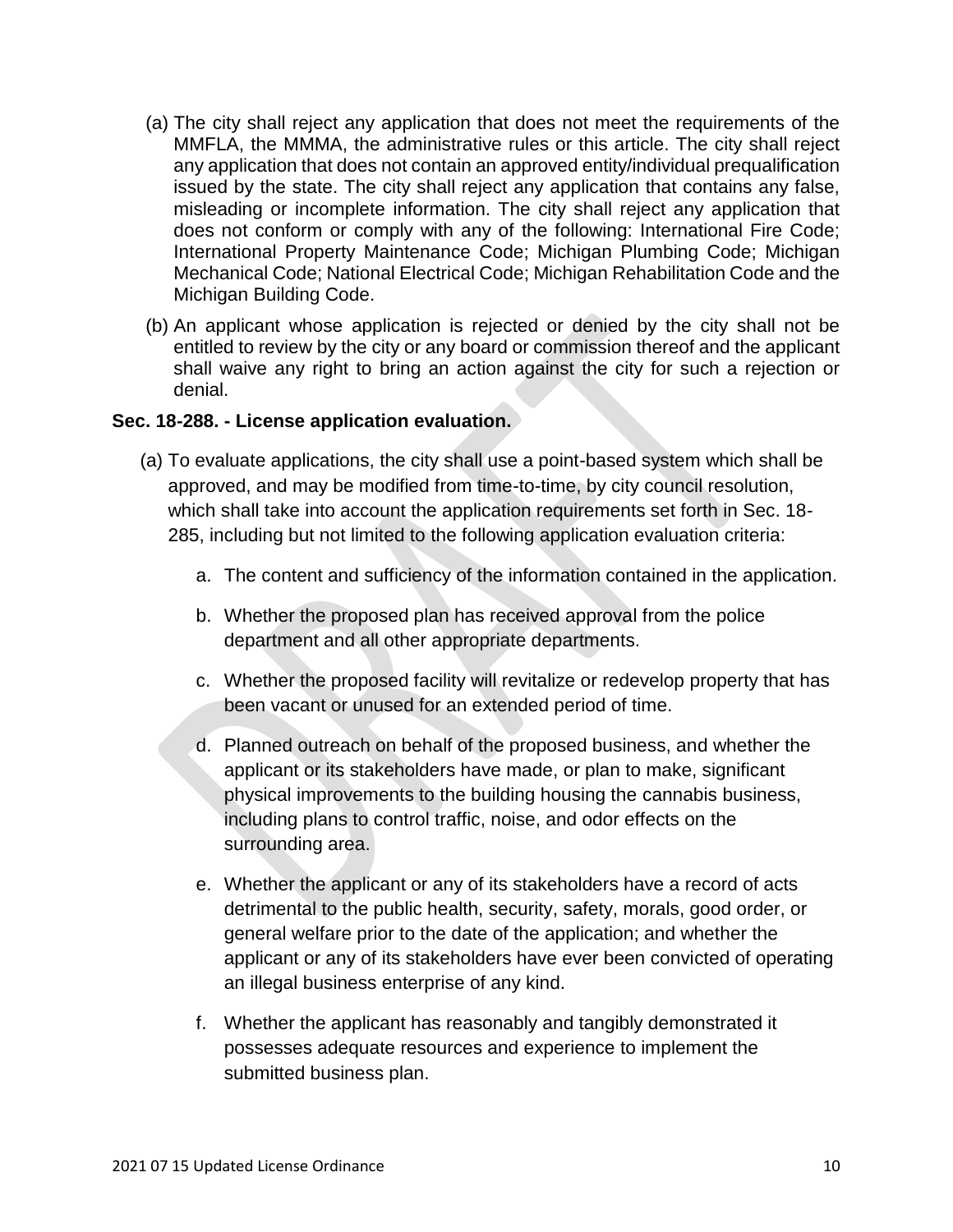- g. Whether the proposed location in the city in relation to its proximity to other locations for cannabis businesses represents a reasonable and harmonious dispersion of cannabis businesses.
- h. The proximity of the business to a school.
- i. Whether adequate off street parking is provided or available.
- j. Whether the size and nature of the use in relationship to previously approved and issued cannabis business licenses is reasonable.
- k. Whether the applicant has business experience previously in the city and demonstrates that the applicant has sufficient business experience to operate the proposed cannabis business.
- l. Whether the proposed plan incorporates sustainable infrastructure and energy efficient elements and fixtures.
- m. Whether the proposed plan incorporates infrastructure that adequately addresses stormwater drainage.
- n. Whether the proposed plan incorporates odor control systems to prevent odor dispersion to neighboring properties.
- o. Whether an applicant has applied for a co-location of equivalent licenses at one location.
- p. Other criteria as indicated important for consideration by any appropriate department of the city administration.
- (b) The city may engage professional expert consultant assistance in performing any of the duties and responsibilities under this article.

(c)The point-based merit system, shall incorporate the evaluation criteria outlined within this article, and may include additional criteria intended to select licensees that provide the best outcome for the community as determined by the city.

- a. In the event of a tie among applicants through the merit system which would result in more approvals than available licenses, the tie will be resolved through a blind lottery drawing to determine which applicant will receive recommendation for approval.
- b. Any application receiving less than 80 percent of possible points outlined within the point-based merit system shall be automatically denied license approval.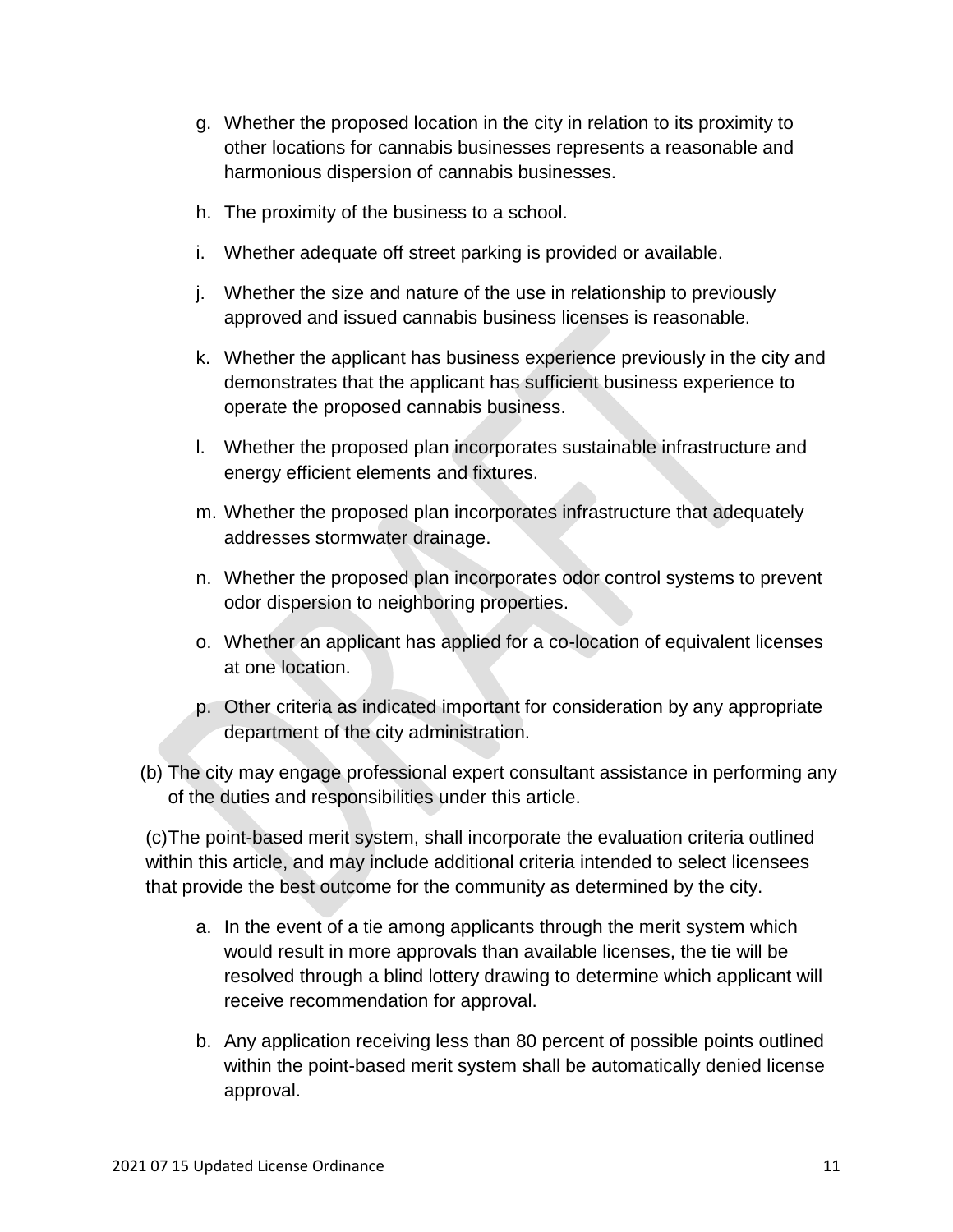- c. Applications and evaluation points yielded from a point-based merit system shall be considered for up to 1 year following the publication of merit point system scores. The effective applications and points shall be used to recommend license approval should prior recommendations be declined or fail to receive license. Applications within the process may receive a one time extension not to exceed three months, approved by the city administrator with proper display of good cause shown.
- (d) Within 90 days of receiving the last completed application, the city administrator shall recommend applications for site plan approval to the planning commission. The city administrator may only recommend a number of applications for consideration equal to or less than the number of remaining licenses available for issuance. All other applicants shall be sent a written notice of rejection setting forth specific reasons why the city administrator did not recommend their application for city council approval.
- (e) Upon receiving site plan approval from the planning commission, applicants shall move forward for final license approval from the city council as recommended by the city administrator.
- (f) Upon submittal of the city administrator's recommended applications to the city council, the city shall publish and provide public notice of the city council meeting when the city council will consider the license applications. Notice shall be given not less than 14 days prior to the city council meeting. All written feedback shall be presented to the city council.
- (g) The public notice shall be published in a newspaper of general circulation and posted at City Hall. The notice shall be sent by mail or personal delivery to the owners and occupants of property within 300 feet of the proposed cannabis business site. The public notice must include at minimum the following:
	- a. Proposed location of the cannabis business; and
	- b. Name of the applicant(s) or organization; and
	- c. Intended cannabis business use; and
	- d. Information pertaining to methods of accepting public feedback; and
	- e. Location, date, and time of the meeting in which city council will consider license approval.
- (h) All cannabis business licenses shall be effective for one year following its original issuance date. Annual renewal of the license shall follow the process as outlined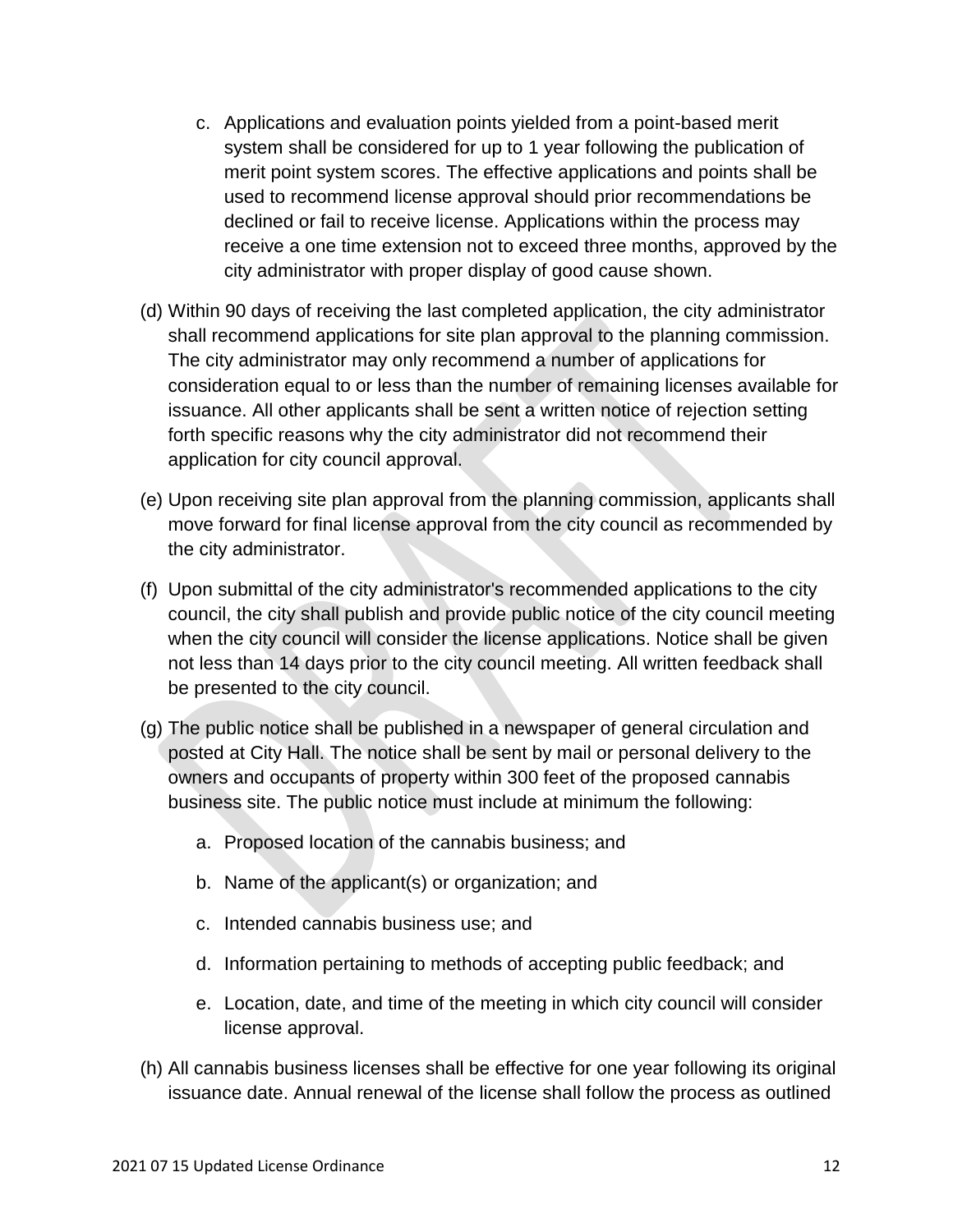within this article. The improvements made pursuant to site plan approval by the planning commission shall be commenced after license approval by the city council and be completed within one year after the license is approved by the city council. The city council may, in its sole and exclusive discretion, grant an extension of time not to exceed 180 days if an applicant submits a written request to the city manager prior to the license expiration showing that its medical cannabis provisioning center facility application or adult use retail facility application with the state remains pending and that the applicant has diligently pursued approval of the state license and all other required permits, approvals and licenses without delay or inaction on applicant's part, and showing good cause for the extension of time.

#### **Sec. 18-289. - License limit.**

- (a) The city council finds and determines that it is in the public interest and serves a public purpose to limit thenumber of physical locations for retail and provisioning establishments to two (2) and safety compliance facilities to two (2). The city may allow the following licenses, as follows:
	- 1. Adult use cannabis retail establishments/Medical cannabis provisioning center establishments – two  $(2)$ ; In the event of collocated facilities as identified in Section 18-290 the City may issue two (2) adult use cannabis retail establishment licenses and two (2) medical cannabis provisioning establishment licenses. In the event that a retail establishment and provisioning center are collocated, one license may be granted for each. It is not the city's intent to grant four (4) individual licenses at more than two locations at any time.
	- 2. Cannabis safety compliance facilities two (2).
- (b) The city council finds and determines that it is in the public interest and serves a public purpose to prohibit the following cannabis business uses from receiving a license from the city:
	- 1. Adult use and medical cannabis secured transporter establishments; and
	- 2. Designated consumption establishments; and
	- 3. Cannabis event organizer; and
	- 4. Temporary cannabis events; and
	- 5. Adult use and medical cannabis growing facility establishments; and
	- 6. Adult use and medical cannabis processing establishments, and
	- 7. Adult use cannabis microbusiness establishments.
- (c) Should a license for a cannabis business become available due to expiration, revocation, or non-renewal, the city manager shall set an application period and receive applications for a license(s) for a cannabis business over a 30 day period.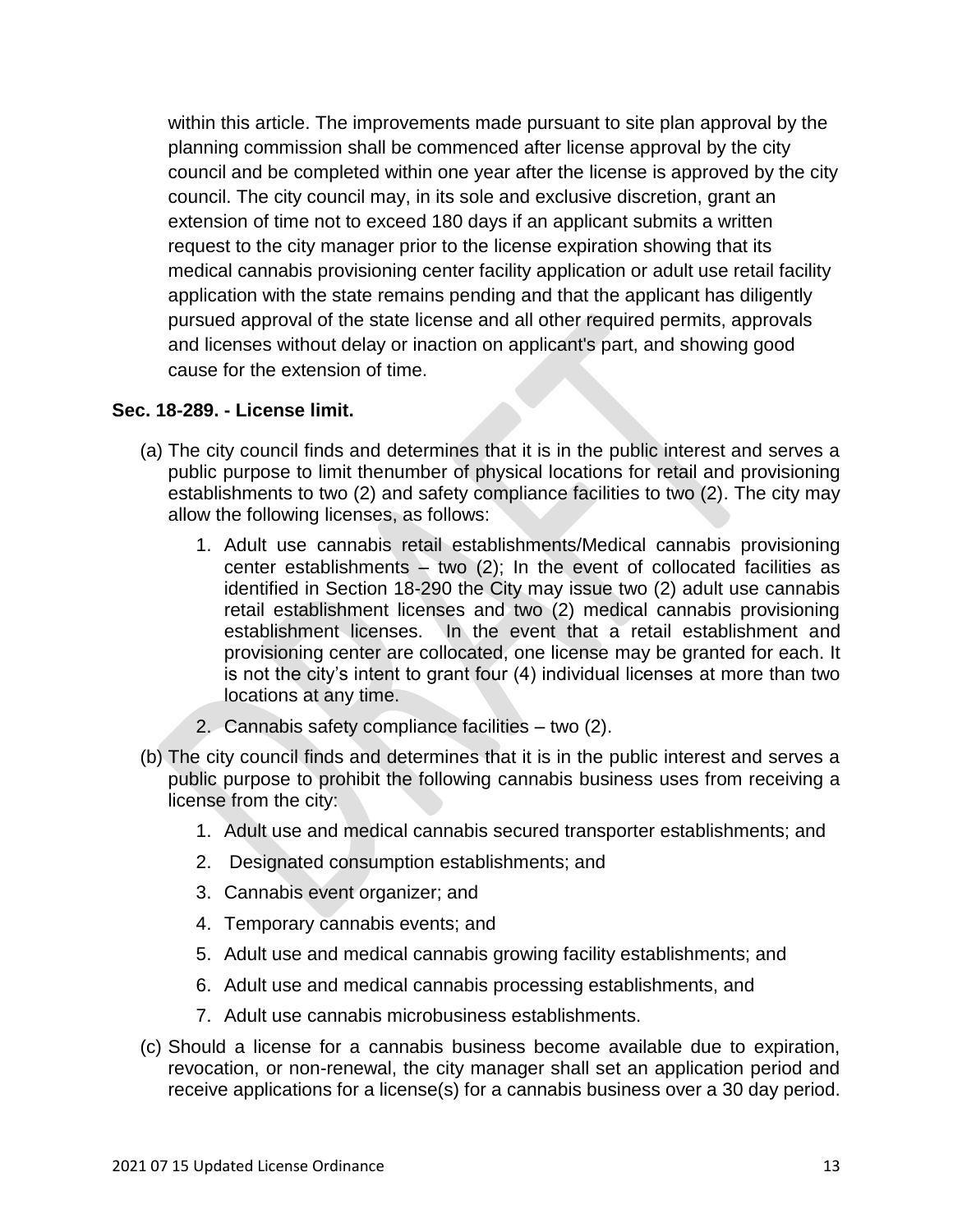At the end of the 30 day period, all properly submitted and complete Applications shall be subject to examination and review by the city. The city may elect to issue or not issue licenses for any of the permitted uses or issue licenses in any combination thereof, but in no instance shall issue more licenses than are permitted pursuant to the terms of this article.

#### **Sec. 18-290. - Cannabis facility co-location and stacking.**

Separate cannabis business uses, under common ownership, and with proper licensing issued by LARA for each use, shall be permitted to operate at the same location with license approval from city. Co-locating establishments must have license approval for each cannabis business type and use.

## **Sec. 18-291. - License renewal application.**

- (a) Application for license renewal shall be made in writing to the City Clerk at least 30 days prior to the expiration of an existing license.
- (b) An application for a license renewal shall be made under oath on forms provided by the city.
- (c) An application for a license renewal shall be accompanied by a renewal fee in an amount of \$5,000.00, of which half will be returned if the license is not renewed. The renewal fee is established to defray the costs of the administration of this article.
- (d) Upon receipt of a completed application for a license renewal meeting the requirements of this article and the license renewal fee, the City Clerk shall refer a copy of the renewal application to appropriate city departments and officials for review,
- (e) An application for a license renewal shall be not be considered for approval unless:
	- a. The fire inspector has inspected the proposed location for compliance with all laws for which they are charged with enforcement within the past calendar year;
	- b. The manager of the economic and community development department has confirmed that the location complies with the zoning code and this article, at the time a license is granted;
	- c. The building official has confirmed that the cannabis business meets the city building code requirements;
	- d. The city treasurer has confirmed that the applicant and each stakeholder of the applicant and the location of the cannabis business are not currently in default to the city;
	- e. The police department has reviewed the application and determined that the applicant has satisfied the requirements of this article with respect to the background check and security plan;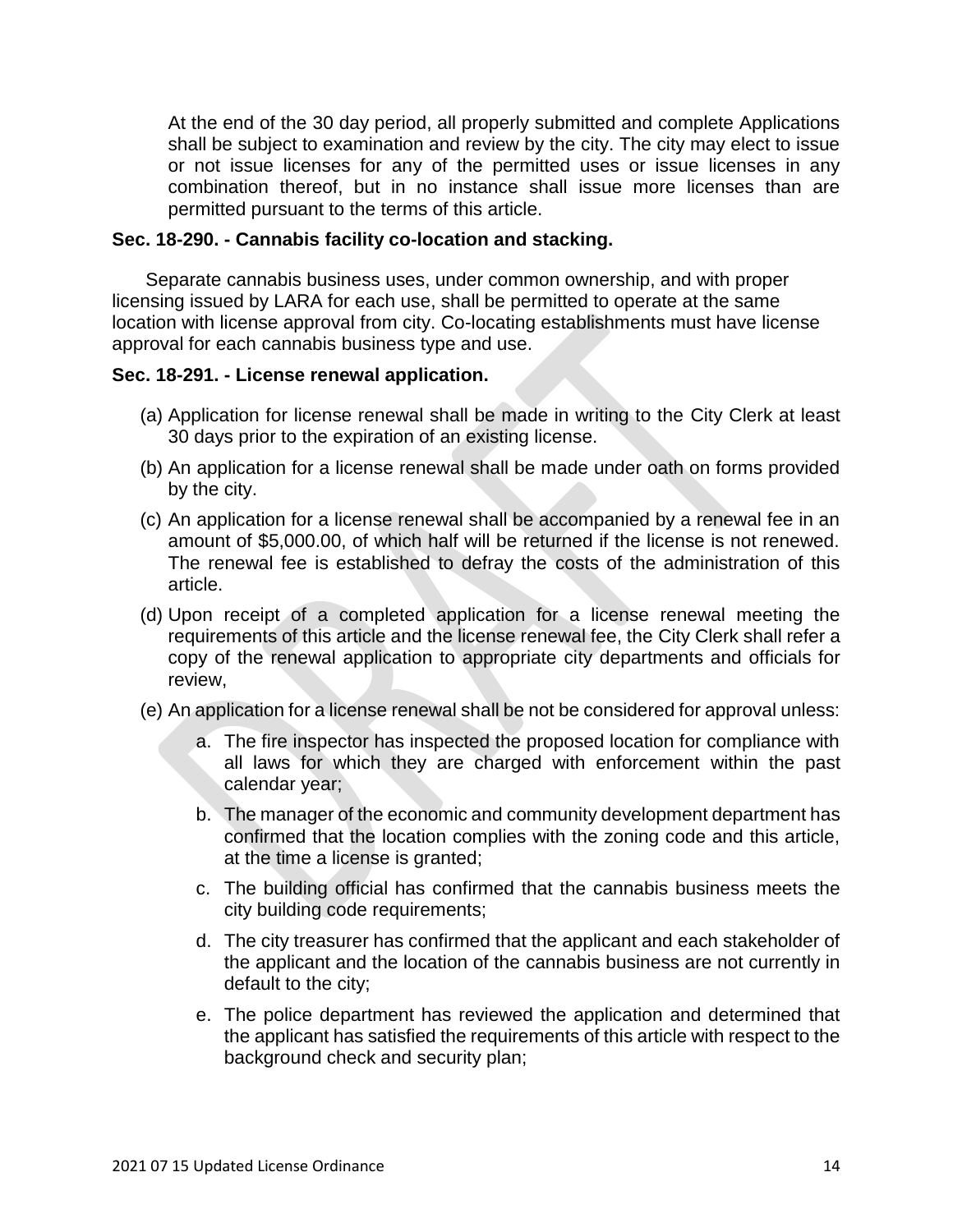- f. The applicant possesses the necessary state licenses or approvals, including those issued pursuant to the MMFLA;
- g. The applicant has operated the cannabis business in accordance with the conditions and requirements of this article;
- h. The cannabis business has not been determined to be a public nuisance; and
- i. The applicant is operating the cannabis business in accordance with applicable federal, state, and local laws and regulations.
- (f) If written approval is given by each individual, department, or entity identified in subsection (e), and the renewal application is found to be compliant with this article by the community development director, the community development department shall issue a license renewal to the applicant. If no renewal license is issued, half of the renewal fee shall be returned. The renewal shall be deemed approved if the city has not issued formal notice of denial within 60 days of the filing date of the application, unless the applicant is advised of non-compliance with this article or incompleteness of information or any required inspection during such period.

## **Sec. 18-292. - Transfer of ownership, licenses generally.**

(a) No license issued pursuant to this article shall be transferred unless approved by the State and City.

## **Sec. 18-293. - Minimum operational standards of cannabis business.**

Except as may conflict with state law or regulation the following minimum standards apply to all cannabis businesses:

- (a) The entire parcel where the cannabis business will be located must be properly zoned for that type of use, and the cannabis business operations must be entirely contained within the building.
- (b) The cannabis business shall be operated in compliance with the MMMA, the MMFLA, the MTA, MRTMA, and the state's administrative rules. Any violation of such laws or rules shall be deemed a violation of this article.
- (c) On-premises consumption of cannabis shall be prohibited at any cannabis business except testing standards as outlined by LARA.
- (d) In addition to security requirements pursuant to state laws and regulations and any other applicable city ordinances, the cannabis business shall continuously monitor the entire premises, interior and exterior, with surveillance systems that include security cameras operating 24 hours a day, seven days a week. The video recordings shall be maintained in a secure, off-site location for a period of 180 days.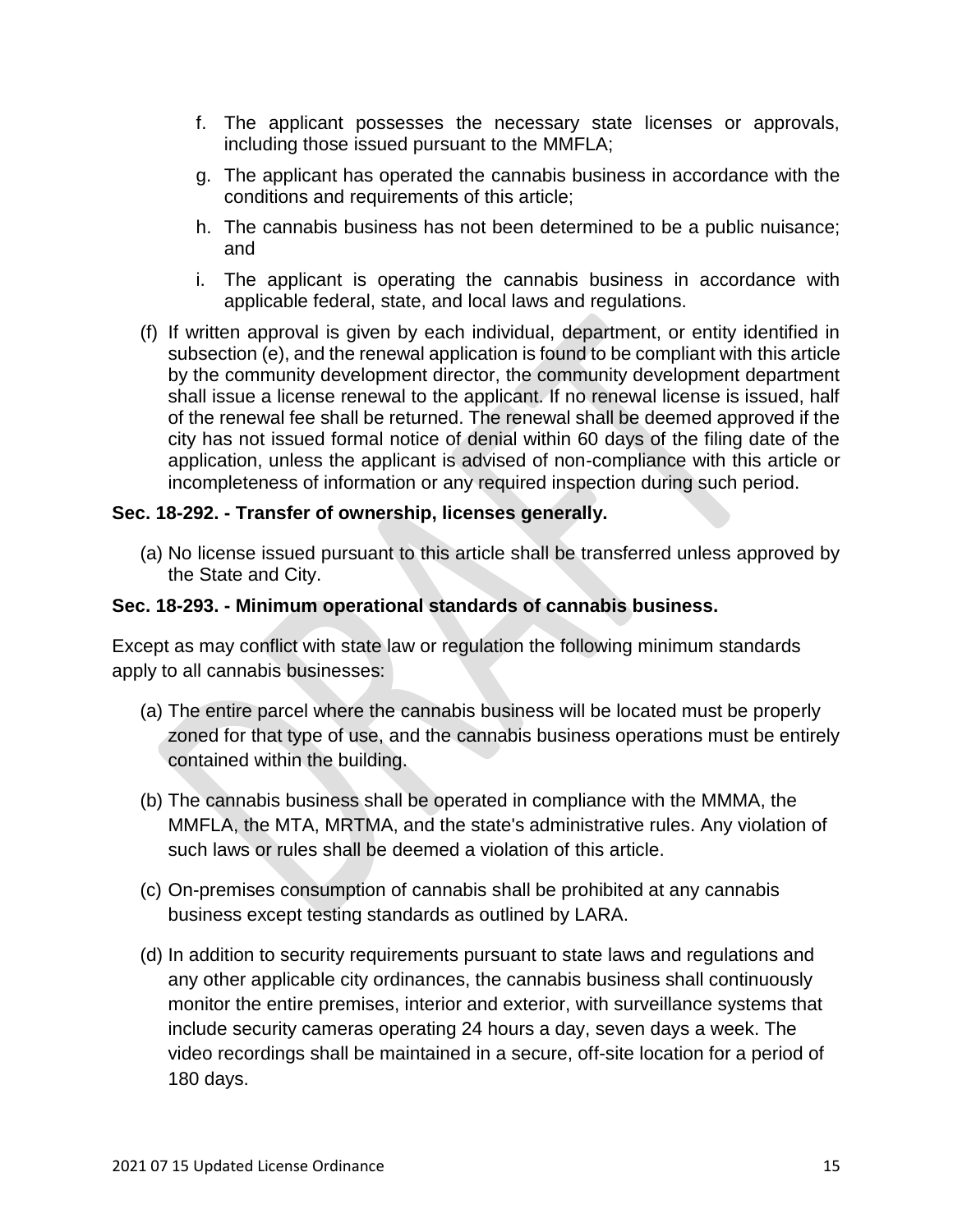- (e) The cannabis business shall be contained within a lockable facility, including all interior doors, all windows and points of entry and exits with commercial grade non-residential locks and with an alarm system monitored. Cannabis shall not be permitted to be stored in trailers or sheds or other accessory structures to the principal building. Storage shall further be in accordance with the MRTMA, MMMA, MMFLA, MTA, and promulgated rules as amended.
- (f) A locking safe or secure locking cabinet system permanently affixed to the permitted premises that shall store any cannabis and all cash remaining in the facility overnight shall be used. For cannabis-infused products that must be kept refrigerated or frozen, the facility may lock the refrigerated container or freezer in a manner authorized by the MRTMA and promulgated rules as amended in place of the use of a safe so long as the container is affixed to the building structure.
- (g) No cannabis business shall be operated in a manner creating noise, dust, vibration, glare, fumes, or odors detectable to normal senses beyond the boundaries of the property where the cannabis business is operated; or any other nuisance adverse to the public health, safety and welfare of the residents of the city.
- (h) All activity related to the provisioning, transferring, testing, or transportation of all cannabis shall be done indoors and fully compliant with state law so that it is not visible to the public.
- (i) All cannabis businesses shall maintain an inventory and record keeping system and/or database identifying the amount of cannabis on the premises in accordance with the MRTMA, the MTA and the rules and regulations, as amended from time to time. This log shall be available to law enforcement personnel at anytime.
- (j) All marijuana located on premise shall be inventoried and tagged with unique RFID tag as required by MTA and promogulated rules as amended from time to time.
- (k) The state license and the city license required by this article shall be conspicuously displayed on the premises of a cannabis business.
- (l) All cannabis facilities shall apply for and obtain from the city, or other applicable government authority, all necessary building, mechanical, electrical, plumbing, sign, fence, soil erosion and city zoning compliance permits.
- (m)Floors, walls, and ceilings shall be constructed in such a manner that they may be kept adequately cleaned and in good repair.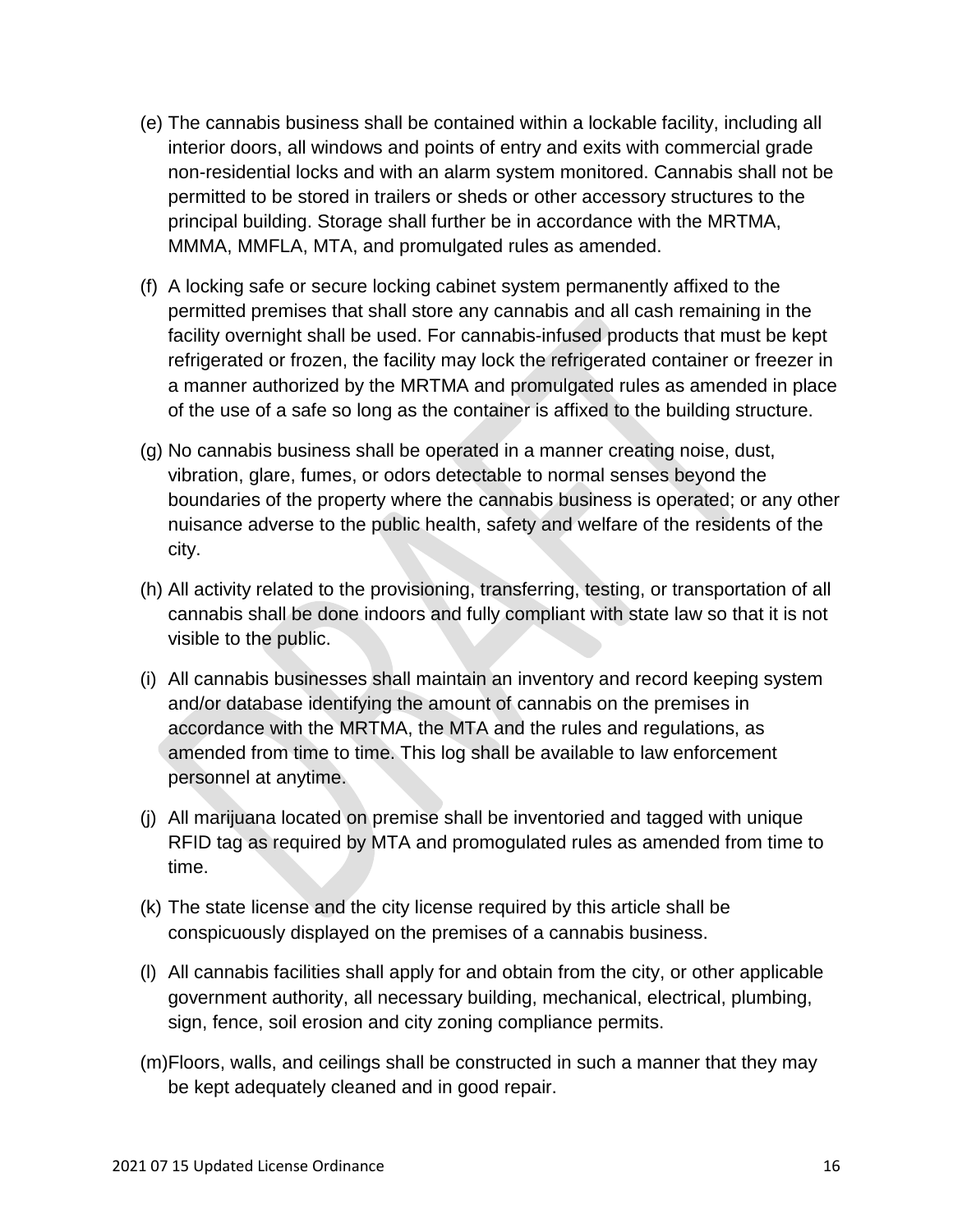- (n) There shall be adequate screening or other protection against the entry of pests. Waste shall be disposed of so as to minimize the development of odor and minimize the potential for waste development and minimize the potential for waste becoming an attractant, harborage or breeding place for pests.
- (o) Venting of cannabis odors into the areas surrounding the cannabis business is prohibited and deemed and declared to be a public nuisance. All facility ventilation methods shall comply with the MRTMA and administrative rules promogulated, as amended from time to time.
- (p) Waste shall be properly removed and the operating systems for waste disposal shall be maintained in an adequate manner so that they do not constitute a source of contamination in areas where cannabis is exposed. Disposal systems for spent water and spent soil shall be approved by the city and byproduct materials, soils, plant materials, and other materials shall be stored indoors until pickup for disposal and shall not be left outdoors for disposal pickup for longer than six hours. Disposal of cannabis or cannabis waste or byproducts by on-site burning or introduction into the sewer system is prohibited.
- (q) The interior and exterior of all buildings, fixtures and other accessories shall be maintained in a presentable and sanitary condition.
- (r) Cannabis businesses shall provide its occupants with adequate and accessible restroom facilities that are maintained in a sanitary condition and good repair.
- (s) Cannabis that can support the rapid growth of undesirable microorganisms shall be held in a manner that prevents the growth of these microorganisms.
- (t) Cannabis businesses shall be free from infestation by insects, rodents, birds, or vermin or any kind.
- (u) All cannabis shall be packaged and labeled as provided by MRTMA, MTA, and promulgated rules as amended.
- (v) The premises shall be open for inspection during hours of operation and as such other times as anyone is present on the premises.
- (w)No other accessory uses are permitted within the same facility other than those associated with the retailing of cannabis.
- (x) Advertising material that is misleading, deceptive, or false, or that is designed to appeal to minors is prohibited.

# **Sec. 18-294. - Additional operational standards for cannabis retail establishments.**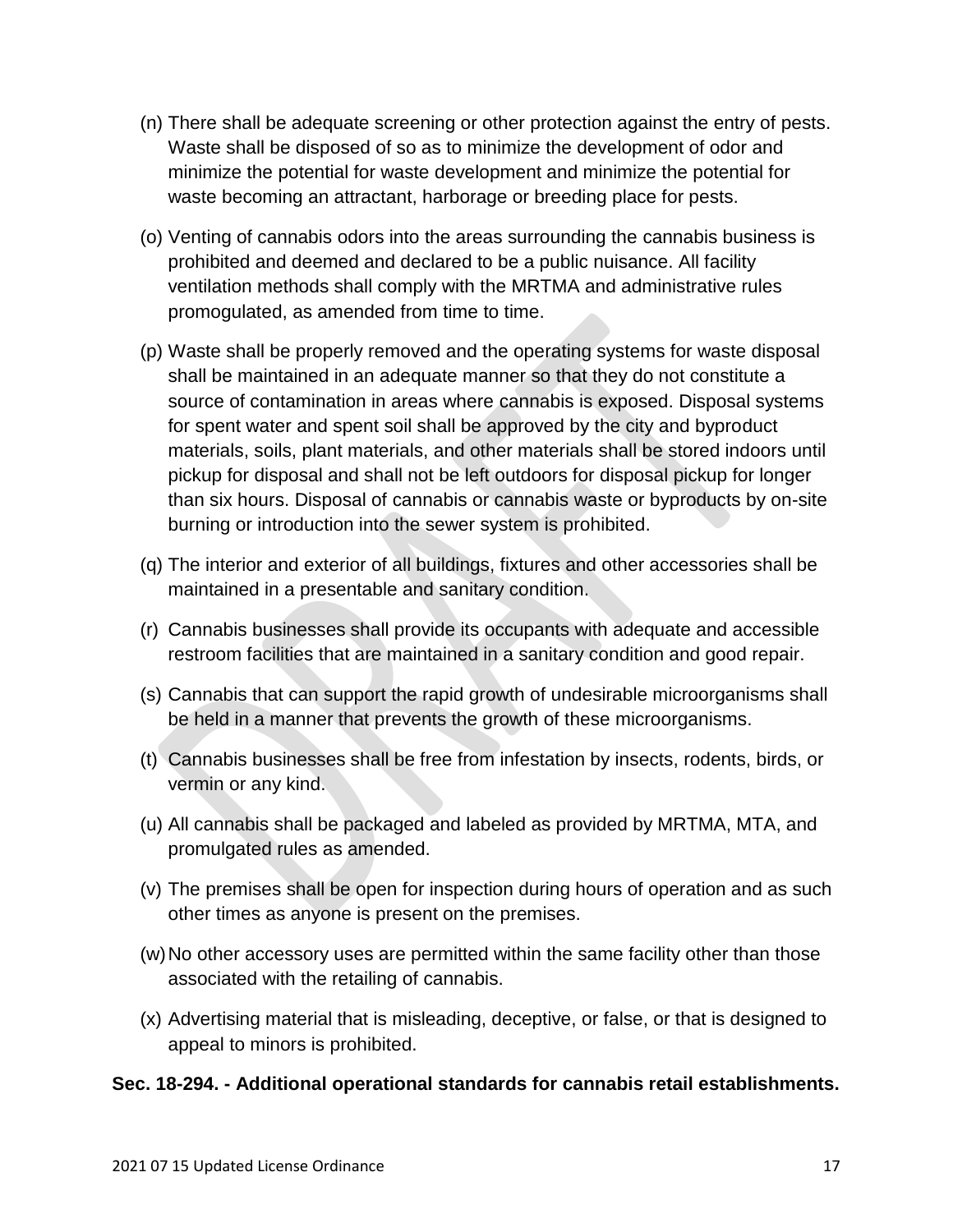Except as may conflict with state law or regulation, the following minimum standards for cannabis retail establishments shall apply:

- (a) Cannabis retail and medical cannabis provisioning center establishments may be open to the public only between 7:00 a.m. to 11:00 p.m..
- (b) Unless permitted by the MRTMA, public or common areas of the cannabis retail establishment must be separated from restricted or non-public areas of the retail establishment by a permanent barrier. Unless permitted by the MMMA, MMFLA, or the MRTMA, no cannabis may be stored, displayed, or transferred in an area accessible to the general public.
- (c) All cannabis storage areas within cannabis retail and medical cannabis provisioning center establishments must be separated from any customer/patient areas by a permanent barrier. Unless permitted by the MMMA, MMFLA, or MRTMA, no cannabis is permitted to be stored in an area accessible by the general public or registered customers/patients. Cannabis may be displayed in a sales area only if permitted by the MRTMA.
- (d) Drive-thru windows on the premises of a cannabis business establishment shall not be permitted.

# **Sec. 18-295. - License revocation, suspension and denial; basis for action; appeal.**

- (a) Any city license issued under this article may be revoked or suspended by the city after written notice and an administrative hearing if a city official finds and determines that grounds for revocation or suspension exist. Any grounds for revocation or suspension must be provided to the licensee at least ten days prior to the date of the hearing by first class mail to the address given on the license application or any address provided to the City Clerk in writing subsequent to the filing of an application.
- (b) A license applied for or issued may be denied, revoked or suspended on any of the following grounds:
	- a. A violation of any provision of this article, including, but not limited to, the failure to provide the information required by this article;
	- b. Any conviction of a felony or any misdemeanor involving controlled substances, theft or dishonesty by the licensee, stakeholder, or any person holding an ownership interest in the license;
	- c. Commission of fraud or misrepresentation or the making of a false statement by the applicant, licensee, or any stakeholder of the applicant or licensee while engaging in any activity for which this article requires a license;
	- d. Failure to obtain site plan approval from the planning commission;
	- e. Failure to obtain or maintain a license or renewed license from the city pursuant to this article;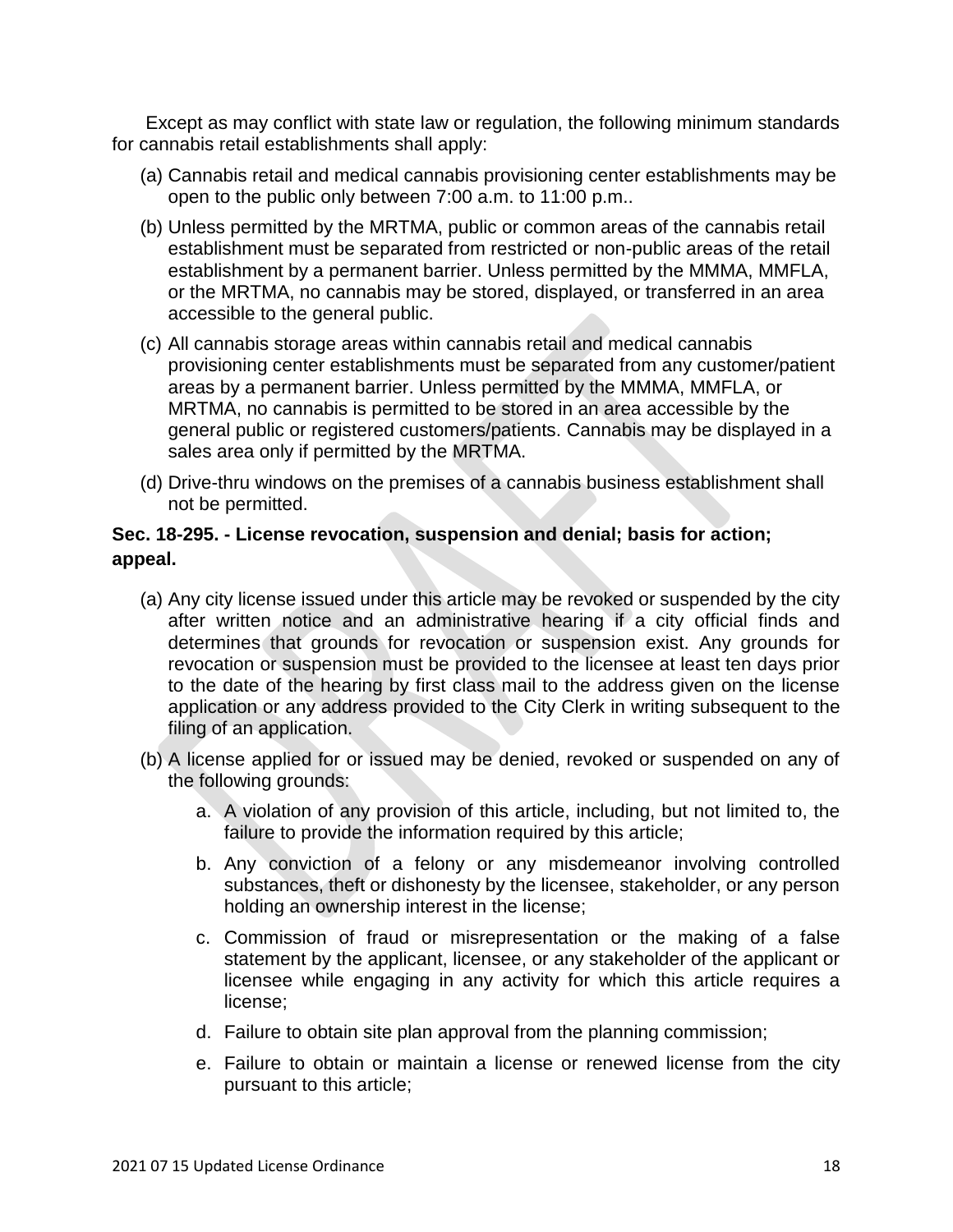- f. Failure of the licensee or the cannabis business to obtain or maintain a state license or approval pursuant to the MRTMA, MMMA, or MMFLA;
- g. The cannabis business is determined by the city to have become a public nuisance or otherwise is operating in a manner detrimental to the public health, safety or welfare;
- h. Any default in the payment of any charges, taxes, or fees, to the city if not cured upon 45 days following notice sent by electronic means or mail to the address of the cannabis business;
- i. Violation of any state law applicable to cannabis businesses.
- (c) Appeal of denial of an application, or revocation or suspension of a license: the community development department shall notify an applicant of the reason(s) for denial of an application for a license or license renewal or for revocation or suspension of a license or any adverse decision under this article and provide the applicant with the opportunity to be heard. Any applicant aggrieved by the denial or revocation or suspension of a license or adverse decision under this article may appeal to the city council, who shall appoint a hearing officer to hear and evaluate the appeal and make a report and recommendation to the city council. Such appeal shall be taken by filing with the City Clerk, within 14 days after notice of the action complained of has been mailed to the applicant's last known address on the records of the City Clerk, a written statement setting forth fully the grounds for the appeal. The city council shall review the report and recommendation of the hearing officer and make a decision on the matter.
- (d) Following the denial of a license and any subsequent appeal during the recommendation and issuance process, the city may move to recommend the application with the next highest number of merit points as determined in the application process.

## **Sec. 18-296. - Penalties; temporary suspension of a license.**

- (a) The city may require an applicant or licensee of a cannabis business to produce documents, records, or any other material pertinent to the investigation of an application or alleged violation of this article. Failure to provide the required material may be grounds for application denial, or license revocation.
- (b) Any person in violation of any provision of this article, including the operation of a cannabis business without a license shall be responsible for a misdemeanor and shall be subject to a civil fine and costs. Increased civil fines may be imposed for a repeat violation. As used in this section "repeat violation" shall mean a second or any subsequent infraction of the same requirement or provision committed by a person or Facility within any 24 month period. Unless otherwise specifically provided in this article, the penalty schedule is as follows:
	- a. \$750.00, plus costs, for the first violation;
	- b. \$1,000.00, plus costs, for a repeat violation;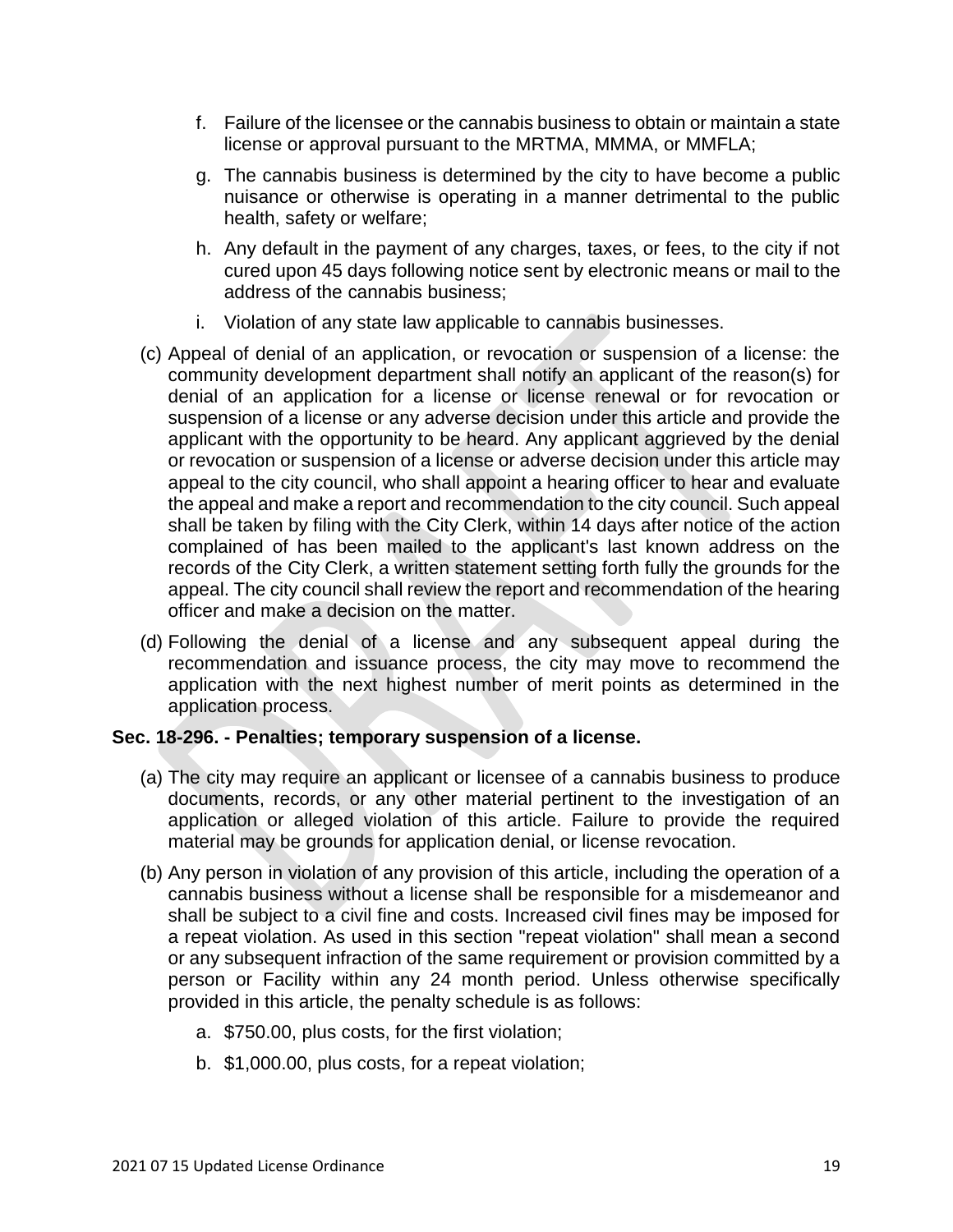- c. \$3,000.00, plus costs per day, plus costs for any violation that continues for more than one day.
- (c) The city may temporarily suspend a cannabis business license without a prior hearing if the city finds that public safety or welfare requires emergency action affecting the public health, safety, or welfare. The city shall cause the temporary suspension by issuing a suspension notice in connection with institution of proceedings for notice and a hearing.
- (d) If the city temporarily suspends a license without a prior hearing, the licensee is entitled to a hearing within 30 days after the suspension notice has been served on the licensee or posted on the licensed premises. The hearing shall be limited to the issues cited in the suspension notice.
- (e) If the city does not hold a hearing within 30 days after the date the suspension was served on the licensee or posted on the licensed premises, then the suspended license shall be automatically reinstated and the suspension vacated.
- (f) The penalty provisions herein are not intended to foreclose any other remedy or sanction that might be available to, or imposed by the city, including criminal prosecution.

## **Sec. 18-297. - Disclaimer.**

- (a) Nothing in this article shall be construed to authorize any person to engage in conduct that endangers others or causes a public nuisance, or to allow use, possession or control of cannabis for unlawful purposes or allow any other activity relating to cultivation, growing, distribution or consumption of cannabis that is otherwise illegal.
- (b) Except as may be required by law or regulation, it is not the intent of this article to diminish, abrogate, or restrict the protections for individual use of cannabis found in the Michigan Medical Marihuana Act, the Medical Marihuana Facilities Licensing Act, the Marihuana Tracking Act and the Michigan Regulation and Taxation of Marihuana Act.

Secs. 18-298—18-399. - Reserved.

# **Section 2. Repealer.**

This Ordinance hereby repeals any ordinances in conflict herewith.

# **Section 3. Savings Clause.**

That nothing in this Ordinance hereby adopted be construed to affect any just or legal right or remedy of any character nor shall any just or legal right or remedy of any character be lost, impaired or affected by this Ordinance.